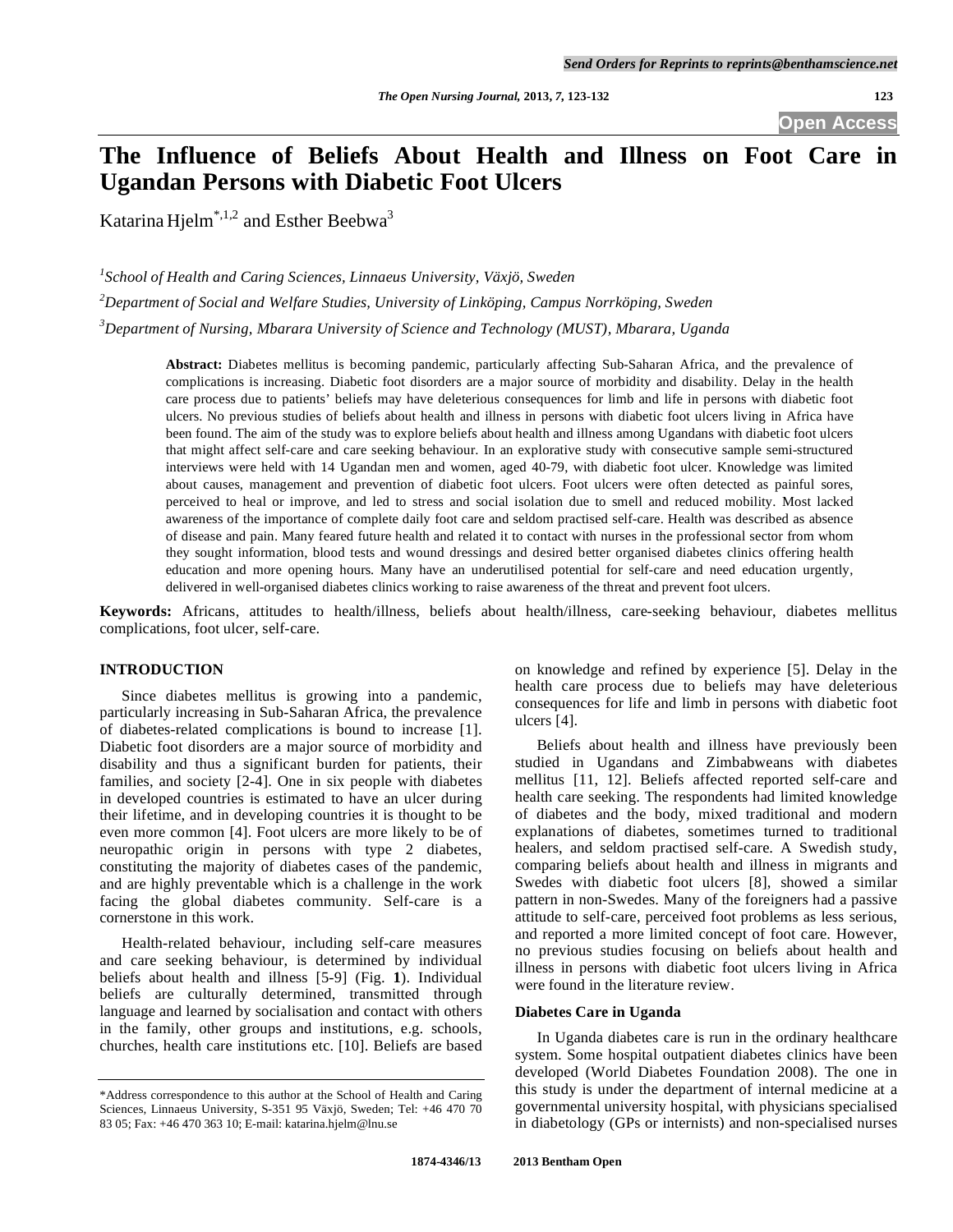Beliefs about health/illness  $\rightarrow$  Attitudes  $\rightarrow$  Health-related behaviour, e.g. self-care in persons with diabetic foot of the foot ulcers  $\uparrow$   $\downarrow$ Knowledge about the diabetic foot Experiences of e.g self-care of the foot and management ↑ **↓ ← ← ← ← ←**

Fig. (1). Our beliefs are ideas about what something is like, based on the knowledge we have. An attitude towards a particular behaviour, e.g. self-care, represents a summation of beliefs about that behaviour and determines the health-related behaviour, for example foot care. Measures taken will lead to experiences that refine the person's knowledge and thus beliefs and then affect attitudes and behaviour.

[13]. The clinic is open one day/week offering consultations for disease control, prescription of drugs, and wound dressings. Sometimes diabetes education (not structured) is delivered by a nurse if time permits. There is no national health insurance system. The government is the main provider of health services free for the users, but health services are underfunded and frequently drugs are unavailable which forces patients to purchase from private pharmacies or from healers in the folk sector [13].

### **Theoretical Perspectives**

 Health-related behaviour, including strategies for selfcare and health-care seeking, and treatment of disease are related to explanations of disease. An illness could be caused by external or internal factors and the causes could be classified as related to the individual, nature, social relationships and/or the supernatural sphere [14]. Care could be sought from different sectors of society: popular, folk or professional. The popular sector includes family, friends, and relatives. In the folk sector there are people working with sacred or secular healing, and the popular sector includes legally sanctioned health care institutions [15]. It has been proposed that persons in western societies first turn to the popular or the folk sector when needed and in the last resort to the professional sector, and to a higher extent base their illness explanations on factors related to social relationships and supernatural factors in contrast to developing countries where people mainly seek help from the professional sector after initial advice from family and friends in the popular sector, and in the last case turn to the folk sector [14, 15].

 Health-related behaviour is also explained by perceived susceptibility to an ill-health condition, perceived seriousness of the condition, outcome expectations in terms of perceived benefits or barriers to specified actions, and efficacy expectations which mean peoples' conviction about their own ability to carry out a recommended action (selfefficacy) [16], and perceived locus of control including a feeling of being able or not to influence the cause (internal *vs* external locus of control) [17]. The stronger the self-efficacy is perceived to be, the more active and persistent people are. Successful outcomes increase the degree of self-efficacy [18] and cultural differences may promote different self-efficacy

appraisals [19]. Living in paternalistic cultures with high reliance on authorities, e.g. father, teacher or doctor, and in group-oriented societies, as in many African societies where people are dependent on others [20], may foster persons with low self-efficacy [19]. Sociodemographic factors such as age, sex, education, ethnicity and income are believed to influence health-related behaviour indirectly by affecting all the components [16].

### **MATERIALS AND METHODOLOGY**

#### **The Study**

 The aim of this study was to explore beliefs about health and illness among Ugandans with diabetic foot ulcers that might affect self-care and care seeking behaviour.

#### **Design**

 A qualitative descriptive study using individual semistructured interviews for data collection was chosen to reach the individuals' own beliefs and hereby the patients' understanding [21] which is important as a basis for self-care and facilitating behavioural changes [22]. Data were collected between October 2010 and February 2011.

#### **Participants**

 The study population comprised 14 Ugandan men and women, aged 40-79 (Md 69.5 years) living in south-western Uganda, diagnosed with diabetes mellitus (DM) and with a foot ulcer (Table **1**). Most were treated with diet and/or oral agents, had a median duration of DM of 7.5 years (range 1- 18 years), and had had their foot ulcers a median 1 year, with a variation from 1-4 years. All were peasants and low educated. They originated from an area of the country where 75% of the population live, mostly belonging to the Bantuspeaking group [23].

 Inclusion criteria were diagnosis and duration of DM >2 years, present diabetic foot ulcer, and no known psychiatric disorder. Respondents were requested to participate in the study by a nurse working at the surgical ward at a university hospital. Consecutive sampling was used. The principle of saturation guided [21] the number of respondents included in the sample.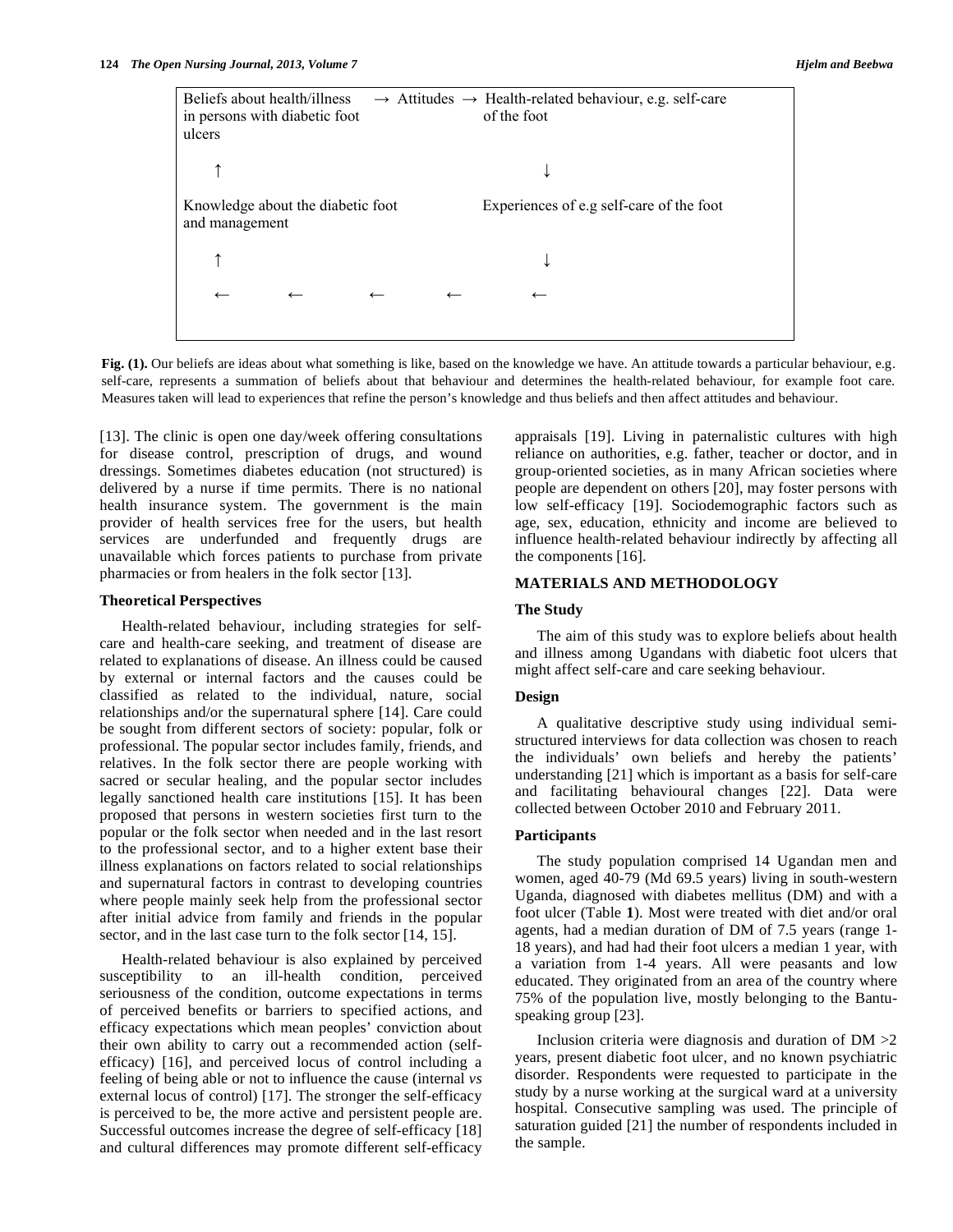# **Data Collection**

 A thematised interview guide with open-ended questions including descriptions of common foot problems was used. The interview guide was developed partly on the basis of results from previous studies [7, 8, 24], followed by a review of the literature and discussions with staff at the diabetes clinic. The interview guide explored the following themes in persons with diabetic foot ulcers: 1) beliefs about health and illness, including factors important for health and causes and explanations of the occurrence of foot ulcers and perceived consequences, 2) care seeking behaviours, 3) self-care including advice received and daily foot care. The descriptions included common foot problems related to DM and discussions concerned self-care measures and/or helpseeking as well as the cause of the problem.

 The interviews were held in the local language, Runyankore (one of the Bantu languages spoken in most of southern Uganda [23], by a bilingual nurse experienced in surgical care (first author) and not involved in managing the respondents' diabetes. The interviews were held in a secluded room in the ward, lasted 45-60 minutes, were audio-taped and transcribed verbatim. The interviews were translated into English and then back-translated. The interview started with collecting data on medical and sociodemographic background variables in structured questions (see Table **1**), then open-ended questions were posed. The interview guide was pilot-tested in three patients (not included in the study), leading to minor changes in the sequencing and wording of the questions.

# **Data Analysis**

 Collection and analysis of data proceeded concurrently, until no new information was added to the categories developed in the analysis [21]. The analysis followed the method described for qualitative interviews by Patton [21]. The aim was to be open to as much variation as possible in the data and thus regularities, patterns, and contradictions were sought. The tapes were listened through directly after the interviews to get a sense of the whole and notes were taken concerning general findings and ideas about emerging themes. By reviewing each line of the texts topics were identified and clustered in the form of categories. The lay theory model of illness causation by Helman [14] and the model for health care seeking behaviour by Kleinman [15] were used as main analytical categories, as previously described [6].

 To name categories concepts and terms as close as possible to the text were used. Credibility was ensured by the second author conducting, transcribing and analysing the data [21]. The co-author, a diabetes specialist nurse and experienced researcher in diabetes care, double-checked the content of the categories to confirm their relevance. The confirmability of the study was further ensured by the way the findings are supported by the empirical data: categories followed in the form of literal citations and naming of categories as close as possible to the text. Dependability was ensured by describing the research process as clearly as possible.

**Table 1. Characteristics of the Population** 

| <b>Variable</b>                          | <b>Ugandan Persons with Diabetic</b><br>Foot Ulcers N=14 |  |  |  |
|------------------------------------------|----------------------------------------------------------|--|--|--|
| Age <sup>1</sup>                         | 69.5 (40-79)                                             |  |  |  |
| Gender <sup>2</sup>                      |                                                          |  |  |  |
| Female                                   | 10                                                       |  |  |  |
| Male                                     | $\overline{4}$                                           |  |  |  |
| Duration of DM <sup>1</sup>              | $7.5(1-18)$                                              |  |  |  |
| Treatment <sup>2</sup>                   |                                                          |  |  |  |
| <b>Diet</b>                              | 2                                                        |  |  |  |
| Oral agents                              | 6                                                        |  |  |  |
| Insulin                                  | $\mathfrak{D}$                                           |  |  |  |
| Combination                              | $\overline{\mathcal{L}}$                                 |  |  |  |
| Duration of Foot Ulcers <sup>1</sup>     | $1(1-4)$                                                 |  |  |  |
| Complications Related to DM <sup>2</sup> |                                                          |  |  |  |
| Foot/lower extremity                     | 14                                                       |  |  |  |
| Retinopathy                              | 9                                                        |  |  |  |
| <b>Educational Level<sup>2</sup></b>     |                                                          |  |  |  |
| No education                             | 8                                                        |  |  |  |
| Primary school                           | $\overline{\mathcal{L}}$                                 |  |  |  |
| Secondary school                         | $\mathfrak{D}$                                           |  |  |  |
| <b>Peasants</b>                          | 14                                                       |  |  |  |
| <b>Marital Status</b>                    |                                                          |  |  |  |
| Married                                  | 8                                                        |  |  |  |
| Widow                                    | $\Delta$                                                 |  |  |  |
| Divorced/separated                       | $\mathfrak{D}$                                           |  |  |  |

1 Values are medians (range).

2 Values are n.

# **Ethical Considerations**

 The study was approved by the Ethics and Review Committee at Mbarara University and the Executive and Principal Nursing Officer at Mbarara University Hospital, Uganda, and was carried out with written informed consent from the respondents, and in accordance with the Helsinki Declaration [25].

# **RESULTS**

 In brief the results showed that beliefs about illness and health were mainly related to factors in the individual and nature, combined with social factors and in a few cases with elements of supernatural factors. Help was sought, when needed, in the professional sector, self-care was practiced in a limited extent and the majority of respondents were unaware of the importance of complete foot care. The different themes explored will be described below.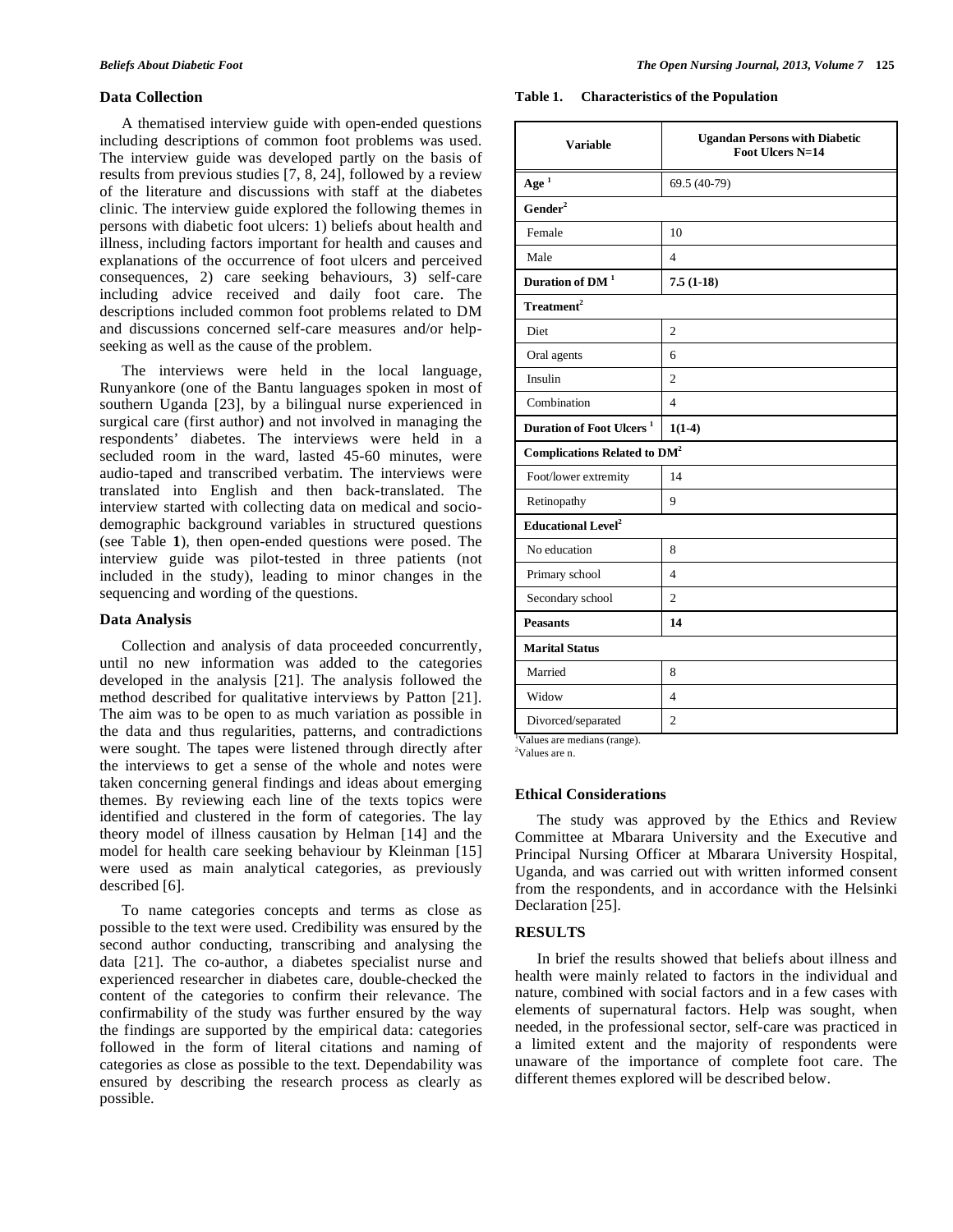#### **Beliefs About Illness**

 Most respondents did not know the cause of their foot problems. Some related the foot problems to the duration or condition of the disease while a few talked about external causes such as opening a swelling, their own scratching, overuse of antibiotics or delayed treatment because the wife (a nurse) had treated the wound at home. One perceived it as something natural.

 Initially most had detected a painful wound or sores, others had felt irritation or swelling of the foot:

> *The wound started on a toe…and went to affect the whole foot and the leg. It was so painful that it would not allow me to move…I cannot tell the cause…(R11).*

> *It started as a small swelling …When the swelling started, I felt mild pain and an urge to scratch it. (R13).*

> *My wife is a nurse, so she treated me, she delayed taking me back to clinic (R14).*

 At the onset of the ulcer the majority thought 'it would heal' (R3) or 'improve' (R5) and 'pain would subside' (R1), another that it 'would kill' (R9) him and finally another was 'confused' and 'did not know what to do or where to seek help' (R12).

 All mentioned pain and discomfort due to the smell of foot ulcers, often describing it as a stressful experience, being depressed and feeling useless without any future or worrying for the future. A few related the future outcome to health care professionals:

> *Stressful. Not allowed to walk. Pain, discomfort due to smell. Change from strong to weak and disgusted with life. No future. Changed life. Worried and not able to provide for family (R1).*

> *My future depends on the health professionals and on the support I will get from family members (R6).*

 Fears were expressed by some concerning social consequences such as poverty by losing one's job or spouse and becoming social outcasts because of the smell, and individual factors like dying sooner than expected.

 When comparing their situation on the day of interview with before the onset of the wound, all informants expressed being 'disgusted with their lives', and felt as if the wounds would never heal and they would soon die.

 The consequences of the foot ulcers were mainly social and physical with related emotions (individual factors) (Table **2**). Most described lost contacts with other people due to smell and thus feeling isolated and dependent on others, and being poor as they were unable to run their business or pay for school fees. Many described feeling disabled because of restricted mobility or being unable to walk. Sleep disturbance and feelings of anxiety, hopelessness, helplessness and lost self-esteem were also described:

*Ulcer has caused me a lot of problems because I am now totally dependent on other people who look on me as a burden. I may not be able to walk normally. I feel disabled. I feel hopeless. I have even lost my loved ones because of the smell which I cannot control. I feel I am a social outcast …(R5).* 

*Made my business stick, restricted movement and stigma. The wound has made my life and that of my family a living hell. One of my children has dropped out of school. I can no longer afford it. I feel isolated because I barely close my eyes to sleep (R3).* 

 None of the respondents perceived any advantages of having a diabetic foot ulcer.

### **Care-Seeking Behaviour and Self-Care**

 At the occurrence of foot ulcers most respondents had sought help from the professional sector: from nurses or doctors at the hospital, nearby clinic or health worker.

 Some stated using self-care measures and bought drugs, e.g. antibiotics, from a drug shop or health centre in the professional sector. In one case a neighbour in the popular sector was consulted to debride a swelling, and one person had sought help from the folk sector by taking herbs.

> *Went to the nurse…sent for drugs from a drug shop (R11).*

 The reason why the foot ulcers started at that moment was unknown to most of the respondents, while some said it was related to supernatural factors and part of 'God's plan', and one person related it to the diabetic disease.

> *No one can tell why the wound started that moment, may be it was God's plan (R7).*

> *The wound started at this moment, maybe the disease has got used to the body (R8).*

 Initially when the ulcer occurred, the majority thought it would heal or improve and pain subside. One person thought that it would kill him, and another described being confused.

> *I thought it would heal with the tablets I bought from nearby drugstore (R4).*

 Only one respondent had received advice about daily foot inspections, some claimed to follow advice but lacked advice about complete daily foot care:

> *When bathing I pay attention to my feet and try to put on shoes daily (R5).*

 When foot problems were described it was apparent that cracked heals because of walking barefoot or digging without protective shoes was the most commonly experienced (Table **3**). Other common foot problems reported were foot candida, dry skin, decreased sensitivity and irritated skin. A variety of causes of the problems were stated. As regards management of foot problems, the few answers mentioned self-care measures used to a limited extent, mainly drugs for treatment, or seeking help from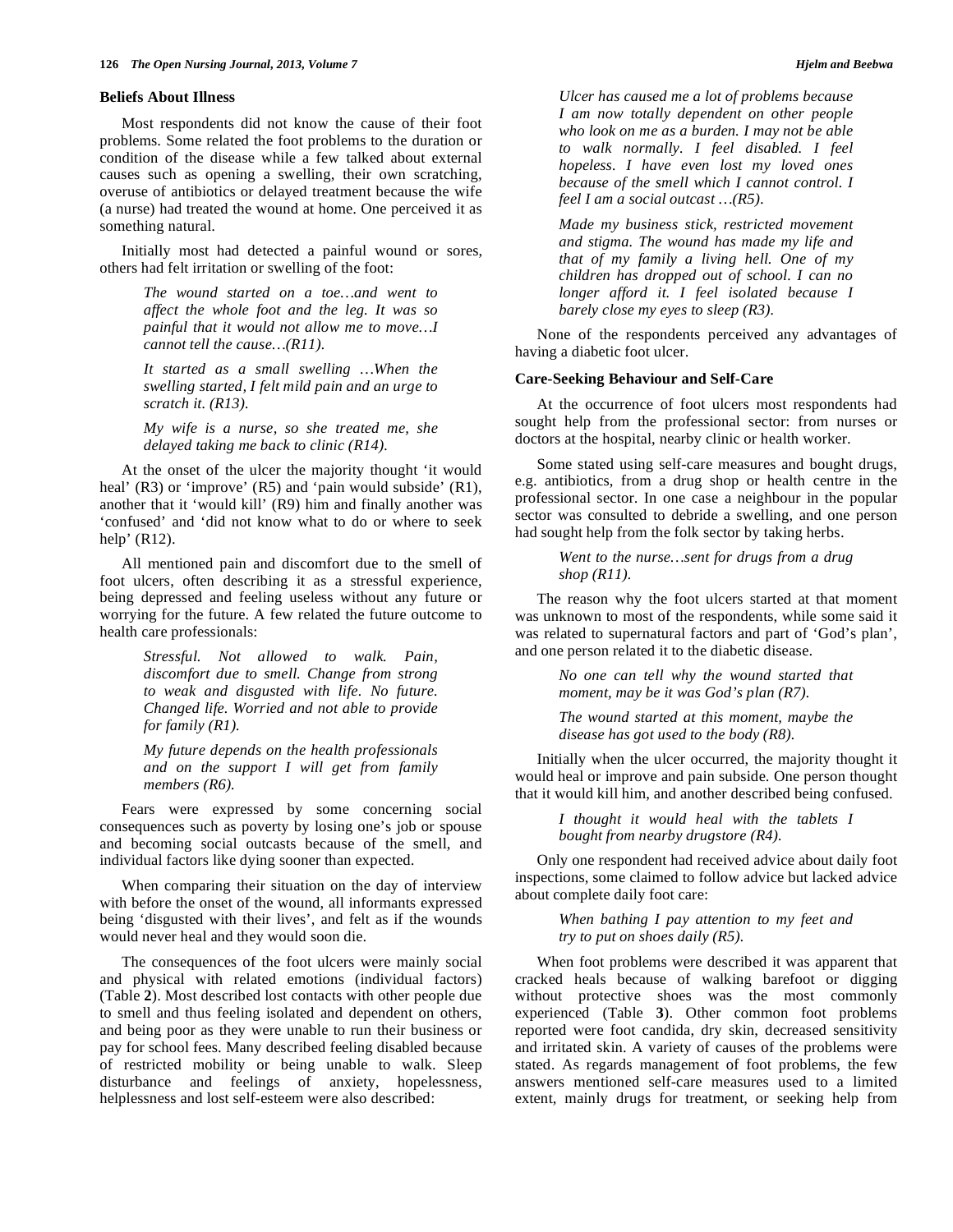#### **Table 2. Consequences of Diabetic Foot Ulcer**

| <b>Illuminative Quotation</b>                                                                                                                                                                                                                                                                                   | <b>Subcategories</b><br>$(n)^2$                                           | <b>Main Analytical</b><br>Category <sup>1</sup> (n) <sup>2</sup> |
|-----------------------------------------------------------------------------------------------------------------------------------------------------------------------------------------------------------------------------------------------------------------------------------------------------------------|---------------------------------------------------------------------------|------------------------------------------------------------------|
| 'I have even lost my loved ones because of the smell which I cannot control. I feel I<br>am a social outcast' (R5)                                                                                                                                                                                              | Lost contacts or loved ones due to smell<br>(8)                           | Social Factors (21)                                              |
| 'Made my business stick, restricted movement and stigma. The wound have made my<br>life and that of my family a living hell I feel isolated' (R3)                                                                                                                                                               | Feeling isolated (6)                                                      |                                                                  |
| Ulcer has caused me a lot of problems because I am now totally dependent on other<br>people who look on me as a burden' (R5)                                                                                                                                                                                    | Dependent on others/burden to others (5)                                  |                                                                  |
| 'Made my business stickThe wound has made my life and that of my family a<br>living hell. One of my children has dropped out of school. I can no longer afford it.'<br>(R3)                                                                                                                                     | Poor economy - business stuck, unable to<br>afford school fees (3)        |                                                                  |
| The wound made me anxious because the whole leg will be cut away. I feel<br>disabledI cannot visit my neighboursI will no longer perform my usual activities<br>as I used to' $(R6)$<br>'The wound and the smell have made my life miserable' (R4)<br>'Unable to walk, feel disabled, restricted movement' (R1) | Disabled (7)<br>Smell $(5)$<br>Restricted movement/unable to walk (4)     | Individual factors -<br>Physical (20)                            |
| "I no longer sleep at night" (R8)<br>'Not eating, fear of passing stool as unable to walk to toilet' (R1)                                                                                                                                                                                                       | Sleep disturbance (3)<br>Not eating - fear of passing stool (1)           |                                                                  |
| The wound made me anxious because I had a feeling that the whole leg will be cut<br>away' $(R6)$<br>'Feeling hopeless, helpless' (R1)<br>helpless' $(R1)$<br>'Lost self-esteem' (R1)                                                                                                                            | Anxious (2)<br>Hopeless $(2)$<br>Helpless $(1)$<br>Lost self-esteem $(1)$ | Individual factors -<br>Emotional (8)                            |

1 Developed from the lay theory model of illness causation by Helman (2007) including four main categories: factors related to the individual, nature, social relations and/or the supernatural world.

<sup>2</sup>n stands for number of statements.

nurses at health centres or diabetes clinics in the professional sector. Advice about blood glucose control was usual.

 Complete daily foot care was practised by just one person:

> *I wash my feet daily, I keep my nails short, ensure no injury is inflicted on the skin while cutting nails I put on cotton socks to reduce moisture and always keep spaces between toes, I clean and dry them (R3).*

 Two persons had changed their daily foot care practice, having become aware of the importance of foot care, either from having had a wound and being taught by health professionals (professional sector) or having received advice from a neighbour (popular sector):

> *Before, wash daily with soap, clean cloth but not paying attention to the feet. Wound developed, use of warm water. Hospital care, nurses taught: When bathing pay attention to feet. To put on shoes (R1).*

> *I used to wash my whole body with soap and clean cloth without paying attention to my feet. I was advised by my neighbour to use …salt in warm water (R2).*

 However, the majority were unaware of the importance of complete daily foot care and most described washing with soap, salt and water, and a few talked about washing daily. Some discussed washing while bathing or washing as with any other part of the body. One person talked about putting on shoes.

*I use water, sponge and soap I wash every part using the same friction. I had never thought of paying attention to the feet (R11).* 

*When it is time for me to take a bath, I wash my whole body including the feet (R12).* 

 Respondents had with one exception (using herbs), not used complementary alternative medicine measures or natural remedies for self-management of the feet, and none claimed that religion was important for their wound management.

# **Beliefs About Health**

 Health was described as having 'no disease or no pain' (individual factors), which some combined with being able to do daily duties or being able to work, walk and eat (individual and social factors):

> *When one is able to work and eats plus absence of the disease or being in no pain (R4).*

 Some respondents considered the importance of instrumental tangible support from health care staff in terms of drugs and regular glucose monitoring but did not receive as it was not free:

> *The wound has made me very poor. I expected help from health care staff, especially drugs and regular glucose monitoring, but nothing was given to me… I was advised to constantly check my blood glucose but it is not possible …each time you check that is money which I don't have (R11).*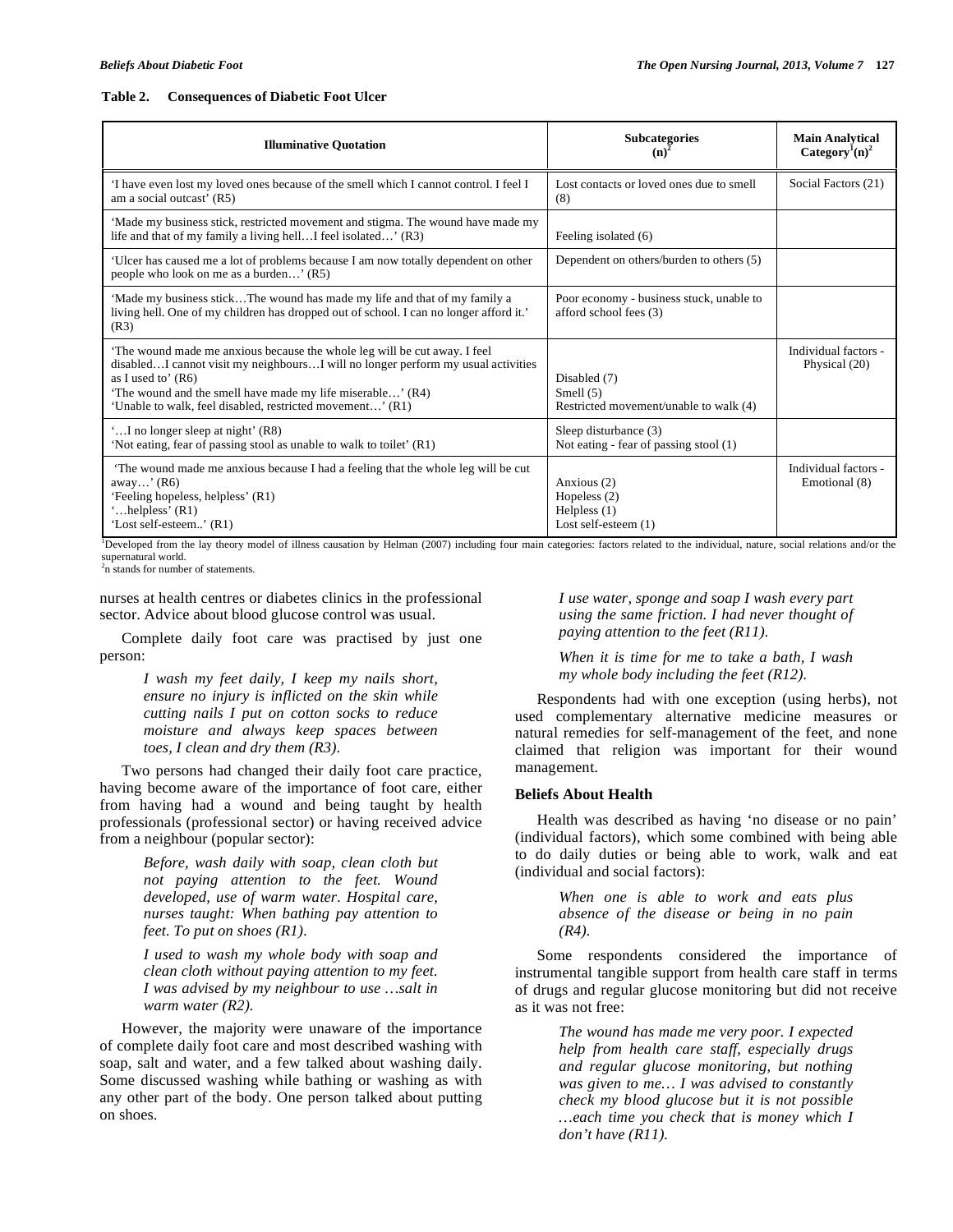#### **Table 3. Reported Self-Care Measures, Health Care Seeking, and Explanations of the Causes of Foot Problems**

| <b>Self-Care Measures</b><br><b>Individual Measures</b> <sup>a</sup>                                                                             | <b>Nature Cure or Pharmaceutical</b><br>Measures <sup>b</sup>                                                               | <b>Health Care Seeking Pattern c</b>                                                                                                                                                                                                                                                                            | <b>Explanations of the Foot</b><br><b>Problems</b>                                     |  |  |
|--------------------------------------------------------------------------------------------------------------------------------------------------|-----------------------------------------------------------------------------------------------------------------------------|-----------------------------------------------------------------------------------------------------------------------------------------------------------------------------------------------------------------------------------------------------------------------------------------------------------------|----------------------------------------------------------------------------------------|--|--|
| Foot problem 1: Cracked Heels (9) <sup>d</sup>                                                                                                   |                                                                                                                             |                                                                                                                                                                                                                                                                                                                 |                                                                                        |  |  |
| Cannot avoid<br>Avoid walking bare feet<br>Stone to smoothen foot<br>Feet in warm water<br>Put on shoes                                          | Buying drugs from drug shop                                                                                                 | In one case check-ups at diabetes clinic<br>(professional sector)                                                                                                                                                                                                                                               | Bare feet or digging without<br>protecting shoes (5)<br>Poor hygiene<br>DM drugs<br>DM |  |  |
| Foot problem 2: Foot Candida (6) <sup>d</sup>                                                                                                    |                                                                                                                             |                                                                                                                                                                                                                                                                                                                 |                                                                                        |  |  |
| Protect feet with boots/shoes<br>Foot bath with water and salt<br>Rest                                                                           | Buying drugs from drug shop                                                                                                 | In one case treatment at diabetes clinic<br>(professional sector)                                                                                                                                                                                                                                               | Don't know<br>Bare feet<br>Cow dung<br>Work environment<br>A germ<br>DM                |  |  |
| Foot Problem 3: Decreased Sensitivity (6) <sup>d</sup>                                                                                           |                                                                                                                             |                                                                                                                                                                                                                                                                                                                 |                                                                                        |  |  |
| Warm foot bath,<br>pillows under the feet to raise them<br>No attention at first, then drugs <sup>2</sup> and<br>advice from nurse at hospital 3 | Drugs from drug shop<br>(professional sector) <sup>2</sup>                                                                  | One person consulting doctor at hospital<br>was referred to a physiotherapist<br>(professional sector) for regular exercise<br>Three persons went to nurse at health care<br>centre (professional sector) and got advice<br>about checking blood glucose<br>Advice from nurse at hospital for blood<br>test $3$ | DM<br>Level of blood glucose<br>Long DM duration<br>Decreased blood<br>DM drugs        |  |  |
| Foot Problem 4: Dry Skin (6) <sup>d</sup>                                                                                                        |                                                                                                                             |                                                                                                                                                                                                                                                                                                                 |                                                                                        |  |  |
| Rubbing with cream <sup>1</sup><br>Rubbing with Vaseline mixed with local<br>herbs $^2$                                                          | Cream from drug shop<br>(professional sector) <sup>1</sup><br>Vaseline mixed with local herbs <sup>2</sup><br>(Folk sector) | In two cases consulting nurse at health<br>care centre (professional sector) for blood<br>test and check-ups                                                                                                                                                                                                    | Old age<br>Don't know<br>Poor hygiene<br>High temperature<br>DM drugs<br>DM            |  |  |
| Foot Problem 5: Irritated Skin (5) <sup>d</sup>                                                                                                  |                                                                                                                             |                                                                                                                                                                                                                                                                                                                 |                                                                                        |  |  |
|                                                                                                                                                  | Self-care with drugs bought in<br>drug shop (professional sector)                                                           | In one case consulting nurse at health<br>centre (professional sector) for blood test<br>In one case seeking help for check-ups<br>from diabetes clinic (professional sector)                                                                                                                                   | Don't know<br>Poor hygiene<br>DM<br>DM drugs<br>Sugar foods, fats, oils                |  |  |
| Foot Problem 6: Ingrowing Toenails (3) <sup>d</sup>                                                                                              |                                                                                                                             |                                                                                                                                                                                                                                                                                                                 |                                                                                        |  |  |
| Incision, drainage at home by family<br>member (popular sector)                                                                                  | Antibiotics from drug shop<br>(professional sector)                                                                         |                                                                                                                                                                                                                                                                                                                 | Don't know                                                                             |  |  |
| Problem 7: Indurations $(2)^d$                                                                                                                   |                                                                                                                             |                                                                                                                                                                                                                                                                                                                 |                                                                                        |  |  |
| Maybe putting on closed shoes                                                                                                                    |                                                                                                                             |                                                                                                                                                                                                                                                                                                                 | Maybe walking barefoot<br>Don't know                                                   |  |  |

According to the lay theory model of illness causation (Helman 2007) these measures were categorised as belonging to the individual sphere<sup>a</sup>, and nature  $\frac{b}{2}$ .

According to the model of health care seeking patterns <sup>c</sup> (Kleinman 1980), health care may be sought either in the professional, popular or the folk sector. The professional sector includes the legally sanctioned healing professions, such as western scientific medicine or biomedicine. The popular sector comprises non-professionals in the family, friends and/or relatives. The folk sector includes certain persons, often termed folk healers, specialised in different forms of healing (sacred or secular). <sup>d</sup> Number in parentheses = n reporting the problem.

<sup>1-3</sup> refer to the text in different columns to connect the text.

 The majority of the respondents stated they did not know whether it is possible to prevent diabetic foot ulcers, while some thought it was possible but did not explain how.

 About half of the respondents discussed factors that could influence wound healing such as use of shoes, daily foot care and taking prescribed medications.

 Factors mentioned as harmful or having a negative influence on health were social factors, such as feelings of stigma and discrimination, and loss of loved ones because of the smell and strained economy due to expensive drugs.

> *I have even lost my loved ones because of the smell which I cannot control. I feel I am a social outcast (R5).*

 In order to feel well and experience good health most respondents discussed the importance of contact with health care staff in the professional sector for control of blood glucose at the diabetes clinic, wound dressings by nurses,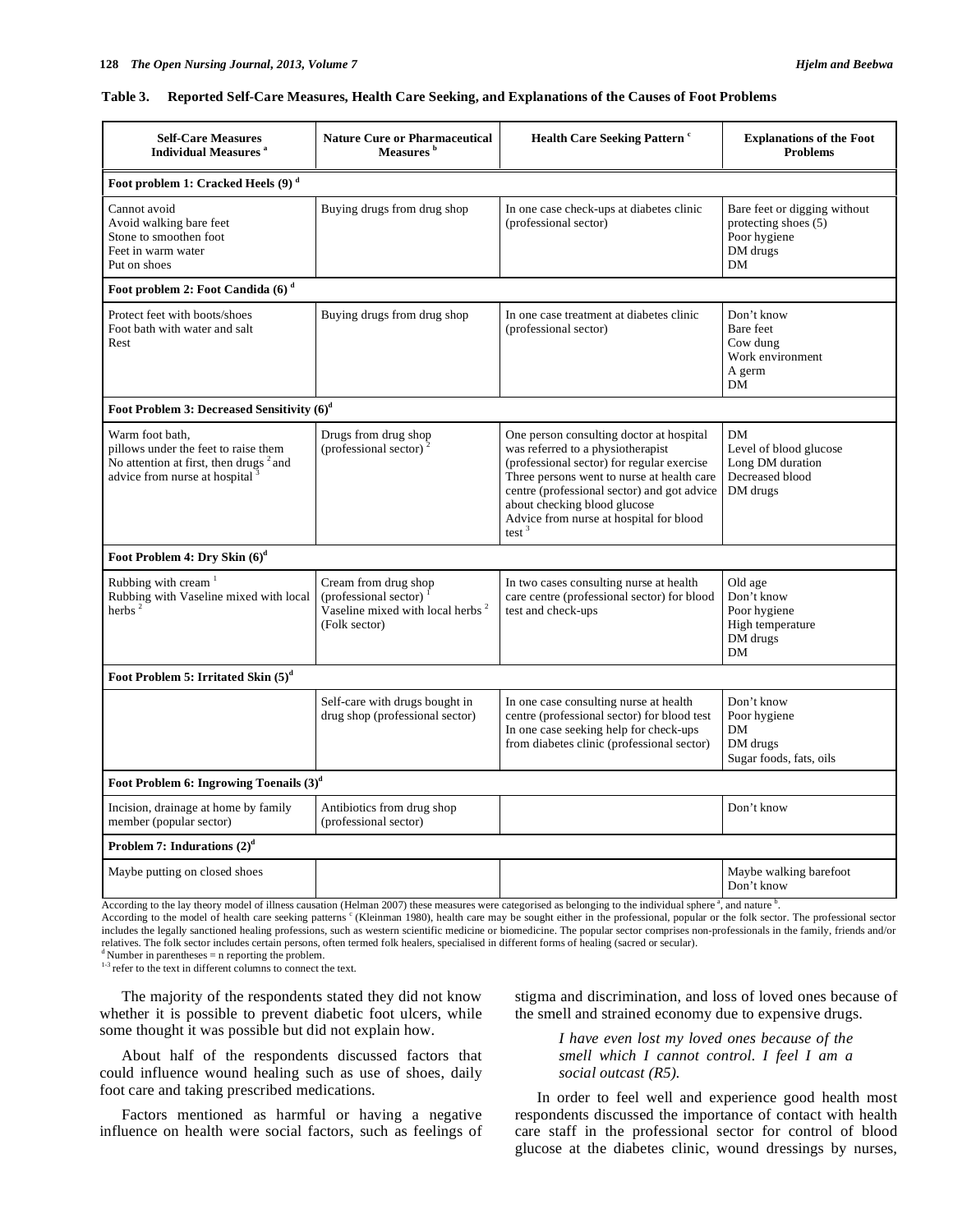and getting advice (social factors). Some relied on prayer (supernatural factor) and one talked about money to be able to join the diabetes association (social factor).

> *Dressings made by nurses. Checking the state of glucose level is so important because it helps the doctors review the management (R2).*

> *I pray not to get more complications which may worsen my already disgusting life. Where hope is left is in the hospital because when I go for check-ups in the diabetic clinic, I get counselling from the nurses and doctors. In the clinic I rarely receive drugs but at least the nurses care for us in all ways and one leaves the clinic happy (R5).*

 Most respondents talked about their future health generally in negative terms and said they had no future or worried about the future. A few related the future to health care professionals and one did not think about the future at all:

> *Stressful. Not allowed to walk. Pain, discomfort due to smell. Change from strong to weak and disgusted with life. No future. Changed life. Worried and not able to provide for family (R1).*

> *My future depends on the health professionals and on the support I will get from family members (R6).*

 The majority of respondents perceived that the wound would be long lasting either 'forever' (R?) or 'for a long time' and one said 'I have no hope' (R?).

 Also the health care organisation is of importance for health. Most of the respondents said that *'nurses and doctors'* were responsible for their care, some were more specific and added enrolled nurses and doctors:

> *Doctors work with the nurses, mainly senior enrolled nurses (R5).*

 Some demonstrated their uncertainty by not specifying at all and instead talked about '*health professionals'*, and one about *'nurses'.* 

 The patients perceived that what health care staff wanted to change in the care delivered at the diabetes clinic was predominantly working with health information and having time for it. Some talked about outreach centres to deliver service nearer to people, a few desired increased staff or number of days for the diabetes clinic, and one desired free treatment.

> *I wish nurses could make time and educate the patients (R9).*

> *…to take service nearer to people, a clinic could be set up on every health centre. Increased number of staff (R5).*

> *To increase number of days for diabetic clinic, instead of being once a week it could be three times in a week (R12).*

 As regards the patients' perceptions of how good care for persons with diabetic foot ulcers should be organised, the attitude was important to them, with communicating/informing staff, patient-centered with committed nurses and other health professionals and staff having a common goal of patient satisfaction. Social factors pointed out were, firstly, the need for cheap and available drugs from the diabetes clinic and free hospital treatment, and secondly, daily foot care, including cleaning and treatment, delivered by qualified staff and in separate wards for those with dressings to be made.

> *Nurses should be committed and knowledgeable about the condition. Nurses and other professionals should have one goal and that is to create patient satisfaction (R9).*

> *To be able to get food and drugs that are not costly from diabetes clinic (R1).*

> *Patient should be treated and cleaned daily. Patients with diabetic foot ulcers should be nursed in a separate ward (R11).*

# **DISCUSSION**

 This study is unique as no previous investigations have been found focusing on beliefs about health and illness in patients with diabetic foot ulcers living in Africa. The main results showed limited knowledge about the causes, management and prevention of diabetic foot ulcers, often detected as painful sores perceived to heal or improve. The foot ulcer often led to stress, social isolation due to smell and reduced mobility. Most lacked awareness of the importance of complete daily foot care, including protection of the foot, and self-care was practised to a limited extent. Health was described as absence of disease and pain, many expressed fear about future health, and related health to contact with nurses in the professional sector whom they consulted to check blood glucose, dress wounds and obtain information. Patients desired a better organised diabetes clinic particularly for offering health education, cheap and available drugs, and longer opening hours.

 Beliefs about health and illness were mainly related to factors in the individual and nature, combined with social factors and in a few cases with elements of supernatural factors. Help was sought, when needed, in the professional sector. Thus, the respondents did not show behaviour similar to that described in non-westerners by the models chosen for analysing data [14, 15]. It has been suggested that nonwesterners more likely focus on the social and supernatural spheres, first contacting family, friends, or relatives in the popular sector and then traditional healers in the folk sector. This is in contrast to westerners, who emphasise factors in the individual or nature and consult the professional sector in case of problems. As in our previous studies of Swedes and migrants with diabetic foot ulcers living in Sweden [8] and Ugandans with diabetes mellitus [11] the results do not correspond to the theoretical models used [14, 15]; beliefs therefore need to be recognised as being individual.

 Another Ugandan study investigating health care seeking behaviour among persons with diabetes found that many, particularly women, sought help from traditional healers if they felt health care had failed to help them [13] but the contrary was indicated here as many consulted nurses at the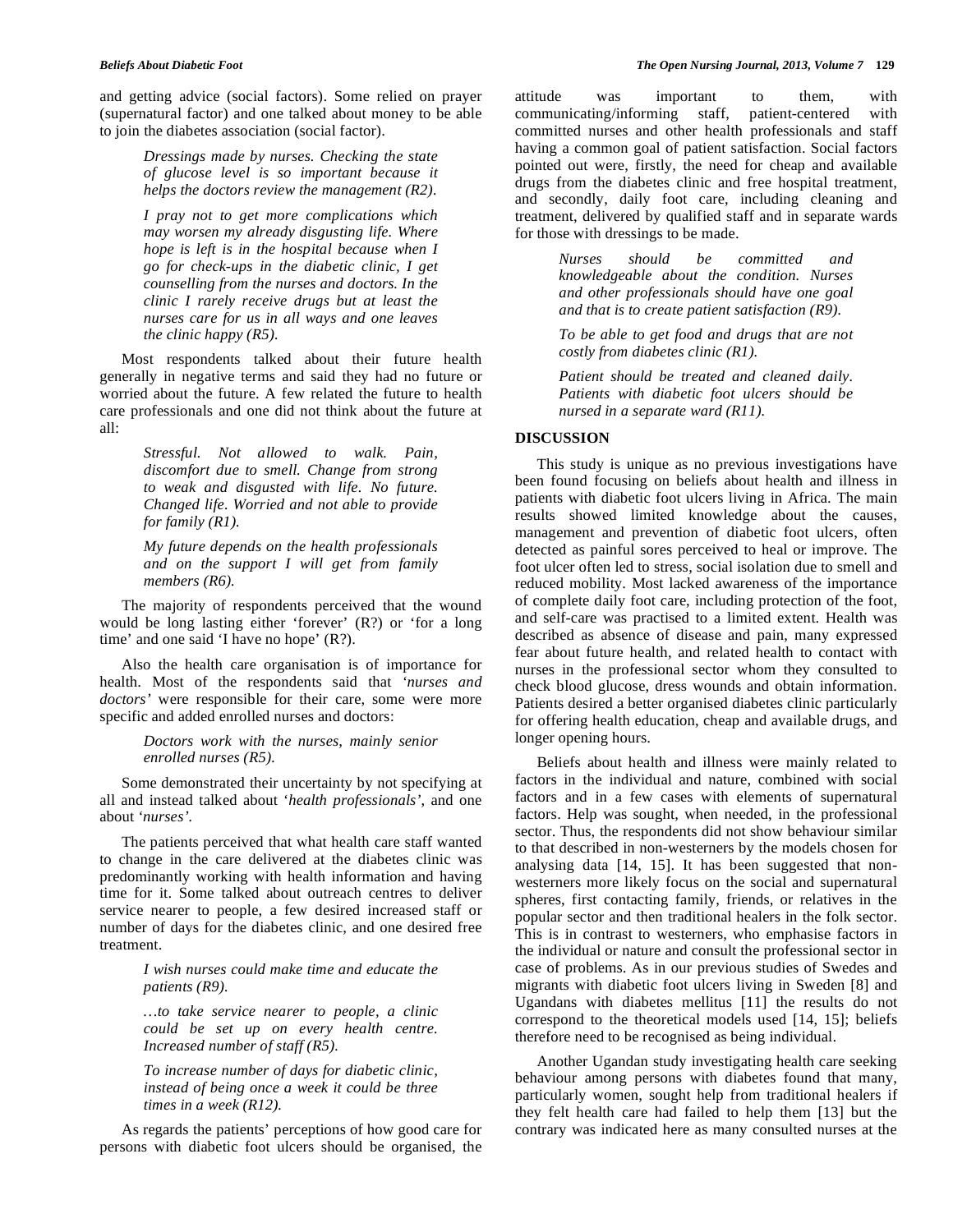diabetes clinic in the professional sector and desired longer opening hours to get health education and help.

 At the onset of the foot ulcer most respondents in this study reported having detected painful sores and skin irritations perceived to heal or improve and of unknown cause, and some had a fatalistic view, relating the sore to supernatural factors (God's will) beyond their own control. They had a low awareness of the seriousness of the condition [16] and an external locus of control [17]. Persons who do not feel they have control over their health, as in this study, are less likely to carry out self-care measures and healthrelated behaviours [16, 27].

 Detection of painful ulcers at the onset of the foot problems, despite shorter diabetes duration, in respondents in this study was in contrast to data from the previous study of Swedish- and foreign-born persons with diabetic foot ulcers living in Sweden (7.5 and 27 *vs* 18 years median) who reported problems with early detection of the foot ulcers because of decreased sensitivity and thus, many found an ulcer by regular foot inspection [8]. The difference might indicate later detection and deeper, more serious ulcers activating also the deeper pain systems [3, 28] among Ugandans. As previously concluded, small signs of foot problems might have gone unnoticed [3]. The difference can also be related to behavioural factors in the patient, e.g. expectations to express pain when having detected an ulcer, or different degrees of seriousness related to the causes of the ulcers [3], which seemed to be caused by external causes such as walking barefoot and working without protective shoes. Walking barefoot is a common practice in rural Africa, commonly related to low income (purchase of appropriate footwear might not be feasible or of high priority) but may be cultural as well [3]. Taken together with the findings of reported foot problems (mainly cracked heels, dry and irritated skin), practising self-care to a limited extent, and with few exceptions being unaware of how complete daily foot care should be practised and demonstrating lack of knowledge about how to prevent diabetic foot ulcers, clearly indicates limited knowledge about the diabetic foot and management of the foot among the respondents. Poor self-care has previously been shown to be an important risk factor for diabetic foot ulcers in Kenya [29], and age, low educational level and low socioeconomic status influence awareness of diabetic foot risks [30] and thus health-related behaviour [16].

 Having a foot ulcer was perceived by respondents in this study as a stressful, depressing experience because of pain and feelings of fear for the future, as found in European diabetic populations [8, 31]. It is important for health professionals to assess and deal with patients' emotions to prevent consequences like stress-related hyperglycaemia which impairs the wound healing [32, 33]. It is also important to detect feelings of fear for the future as it is a realistic feeling as diabetic foot complications in Africa generally are associated with considerable long-term disability due to amputations and premature mortality [3]. A previous investigation from Tanzania showed mortality rates >50% among patients with severe foot ulcers, who did not undergo surgery [34]. Physical treatment of the ulcer is imperative, but psychological components are also important to deal with to offer holistic care supporting complete adaptational strategies to cope with the foot problems [8, 27].

 In contrast to our previous Swedish investigation [8], it is worth noticing that respondents in this study did not state any advantages of having the ulcers; instead they described negative consequences such as social isolation due to reduced mobility and smell. Smell was not perceived as a problem in the Swedish study [8] but has been described in other investigations [3, 31] and can be related to identified care inadequacies in relation to diabetes in Africa, such as poverty, unaffordable medicines and dressings, lack of resources, and unhygienic conditions [2, 35].

 The sample included a higher proportion of women than men, which could be seen as a bias, but the prevalence of diabetes mellitus has increased in women of reproductive age. Due to differences in life expectancy there are more women than men with diabetes in older age groups [26].

 As regards demographic characteristics the sample included low-educated peasants and is thus similar to the general population of Uganda, with most having occupations of low socioeconomic status, but differing as most have an educational level from secondary school [23], which limits the results. However, the studied group is a risk group for foot ulcers [3] and previous studies of beliefs about health and illness in low-educated Ugandans with DM confirm limited DM knowledge [11].

 Findings from qualitative studies have limited generalizability, but if appropriately conducted and carefully analysed the results are transferable to other groups with similar characteristics [21]. However, data from a qualitative study are intended to give a deeper understanding of the individuals situation and not to explain and draw general conclusions from.

# **CONCLUSION**

 In conclusion, most respondents did not practise self-care as they lacked knowledge about the causes of diabetic foot ulcers as well as preventive measures and management and thus were unaware of the seriousness of the condition. Health was described as absence of disease and pain; many expressed fears for future health and related health to contact with health care staff and desired development of the diabetes clinic offering accessible health education and affordable drugs. Many have an underutilised potential for self-care management and need to be supported with diabetes education urgently to become aware of the threat and how to prevent it. Well-organised care, identification of the at-risk foot, and education do not require any expensive equipment and can make a clear difference in the outcome of diabetic foot ulcers [2].

 Respondents in this study stated that having no disease or pain and regular contact with health care staff for blood control, wound dressings and teaching were important for their health. They also expressed fears for future health but practised self-care to a limited extent. As in our previous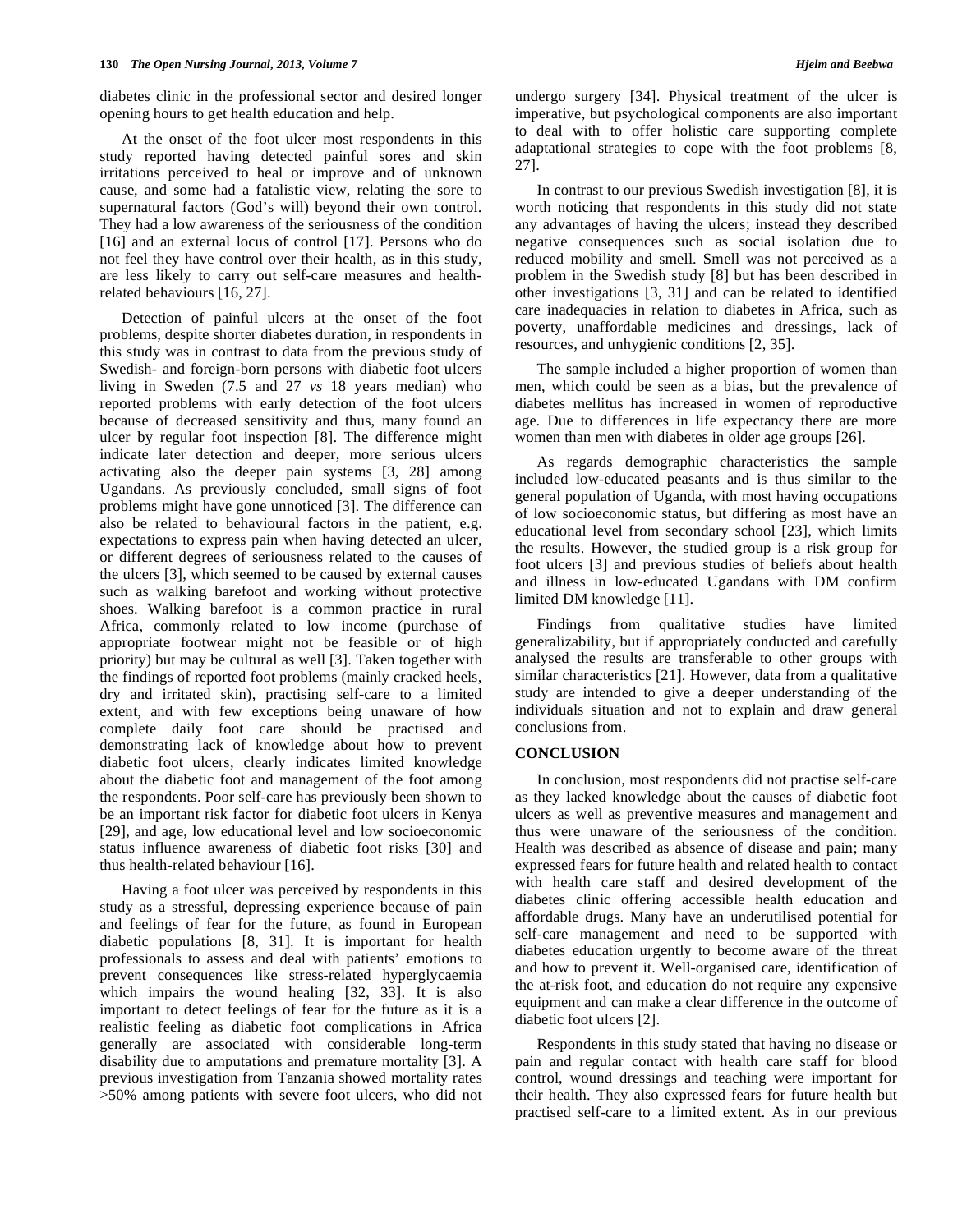Swedish study of beliefs about health and illness in persons with diabetic foot ulcers, the patients are an underutilised resource in the prevention and management of diabetic foot ulcers [8]. However, they can and should be activated and their wish for a better organised diabetes clinic with higher accessibility and particularly focused on offering health education need to be supported. Education is the most important preventive tool in Africa and should include simple and repeated advice targeted at both healthcare workers and patients [2, 3, 36, 37]. Education should be tailored to the patients' beliefs, understanding [2, 8] and social background [2] and aimed at developing awareness of the seriousness of the condition [8].

#### **AUTHOR CONTRIBUTIONS**

 Hjelm K: Conception and design of the study, data analysis and interpretation of results; drafting and preparation of the manuscript for publication.

 Beebwa E: Conception and design of the study, data collection, analysis of data and interpretation of results; drafting and final approval of the manuscript for publication.

# **ABBREVIATION**

DM = Diabetes mellitus

#### **CONFLICT OF INTEREST**

 The authors declare that they have no competing interests.

# **ACKNOWLEDGEMENTS**

 We are grateful to Ms Fortunate Atwine, lecturer at the Department of Nursing, Mbarara University of Science and Technology (MUST), Uganda, and Dr. Björn Albin, associate professor, School of Health and Nursing Sciences, Linnaeus University, Växjö, Sweden, for helpful criticism and stimulating discussions.

 This work was supported by grants from The Linnaeus-Palme Foundation, Swedish International Development Aid, Sweden, which enabled joint international collaboration in Sweden and Uganda.

# **REFERENCES**

- [1] Mbanya J, Matala A, Sobngwi E, Assah F, Enoru S. Diabetes in sub-Saharan Africa. Lancet 2010; 375 (9733): 2254-66.
- [2] Boulton A, Vileikyte L, Ragnarsson-Tennvall G, Apelqvist J. The global burden of diabetic foot disease. Lancet 2005; 366: 1719-24.
- [3] Abbas ZG, Archibald LK. Epidemiology of the diabetic foot in Africa. Med Sci Monit 2005; 11 (8): 262-70.
- [4] Bakker K, Schaper NC. The development of global consensus guidelines on the management and prevention of the diabetic foot 2011. Diabetes Metab 2012; 28 (1): 116-8.
- [5] Glanz K, Rimer B, Lewis F. Health Behaviour and Health Education. Theory, Research, and Practice.  $3<sup>rd</sup>$  ed. San Francisco: Jossey-Bass 2002.
- [6] Hjelm K, Nyberg P, Isacsson Å, Apelqvist J. Beliefs about health and illness essential for self-care practice: a comparison of migrant Yugoslavian and Swedish diabetic females. J Adv Nurs 1999; 30 (5): 1147-59.
- **[7]** Hjelm K, Nyberg P, Apelqvist J. Gender influences beliefs about health and illness in diabetic subjects with severe foot lesions. J Adv Nurs 2002; 40 (6): 673-84.
- [8] Hjelm K, Nyberg P, Apelqvist J. The influence of beliefs about health and illness on foot care in diabetic subjects with severe foot lesions: a comparison of foreign-and Swedish-born individuals. Clin Effect Nurs 2003; 7: 3-14.
- [9] Hjelm K, Bard K, Nyberg P, Apelqvist J. Beliefs about health and diabetes in men with diabetes mellitus of different origin living in Sweden. J Adv Nurs 2005; 50: 47-59.
- [10] Berger P, Luckmann T. The social construction of reality. A treatise in the sociology of knowledge. London: Penguin Books 1991.
- [11] Hjelm K, Nambozi G. Beliefs about health and illness: a comparison between Ugandan men and women living with Diabetes Mellitus. Int Nurs Rev 2008; 55 (4): 434-41.
- [12] Hjelm K, Mufunda E. Zimbabwean Diabetics' beliefs about health and illness: an interview study. BMC Int Health Hum Rights 2010; 10 (7): 1-10.
- [13] Hjelm K, Atwine F. Health-care seeking behaviour among persons with diabetes in Uganda: an interview study. BMC Int Health Hum Rights. 2011; 26 (11): 11.
- [14] Helman C. Culture, Health and Illness. London: Butterworth & Co (Publishers), Ltd 2007.
- [15] Kleinman A. Patients and healers in the context of culture. London: University of California Press, Ltd 1980.
- [16] Rosenstock IM, Strecher VJ, Becker MH. Social learning theory and the health belief model. Health Educ Quart 1988; 11: 403-18.
- [17] Rotter JB. Generalized expectancies for internal versus external control of reinforcement. Psychol Monogr 1966; 80 (1): 1-28.
- [18] Bandura A. Exercise of personal and collective efficacy in changing societies. In: Bandura A, Ed. Self-Efficacy in Changing Societies. New York: Cambridge University Press 1995; pp 1-45.
- [19] Oettingen G. Cross-cultural perspectives on self-efficacy. In: Bandura A, Ed. Self-Efficacy in Changing Societies. New York: Cambridge University Press 1995; pp. 149-76.
- [20] Hofstede G. Culture's consequences: international differences in work-related values. London: Sage Publications 1984.
- [21] Patton MQ. Qualitative Research & Evaluation Methods.  $3<sup>rd</sup>$  ed. London: Sage 2004.
- [22] Stuart L, Wiles PG. A comparison of qualitative and quantitative research methods used to assess knowledge of foot care among people with diabetes. Diabetes Med 1997; 14 (9): 785-91.
- [23] SIDA. Landguiden Uganda, Afrika; 2007. (Country Guide to Uganda, Africa). Available from: http://www.landguiden.se/pub CountryText.asp?country\_id=178&subject\_id=0 [Cited: 2012 September 15].
- [24] Hjelm K, Nyberg P, Apelqvist J. The diabetic foot multidisciplinary management from the patient's perspective. Clin Effect Nurs 2002; 6: 66-77.
- [25] World Medical Association Declaration of Helsinki. Ethical principles for medical research involving human subjects. 2008. [Cited 2012 September 8] Available from: http://www.wma.net/e/ policy/b3.htm
- [26] IDF. International Diabetes Federation. Diabetes Prevalence. Diabetes Atlas, 3rd edition, Montreal. 2009. [Cited 2012 August 15] Available from: http://www.diabetesatlas.org/content/what-isdiabetes.
- [27] Przybylski M. Health locus of control theory in diabetes: a worthwhile approach in managing diabetic foot ulcers? J Wound Care 2010; 19 (6): 228-33.
- [28] International Working Group on the Diabetic Foot. International Consensus on the Diabetic Foot, 2007.
- [29] Nyamu PN, Otieno CF, Amayo EO, McLigeyo SO. Risk factors and prevalence of diabetic foot ulcers at Kenyatta National Hospital, Nairobi. East Africa Med J 2003; 80(1): 36-43.
- [30] Lamchabab FZ, El Kihal N, Khoudri I, Charibi A, Hassam B, Ait Ourhroui. Factors influencing the awareness of diabetic foot risks. Ann Phys Rehabil Med 2011; 54(6): 359-65.
- [31] Ribu L, Wahl A. Living with diabetic foot ulcers: A life of fear, restrictions, and pain. Ostomy/Wound Management 2004; 50 (2): 57-67.
- [32] Vileikyte L. Stress and wound healing. Clin Dermatol 2007; 25 (1): 49-55.